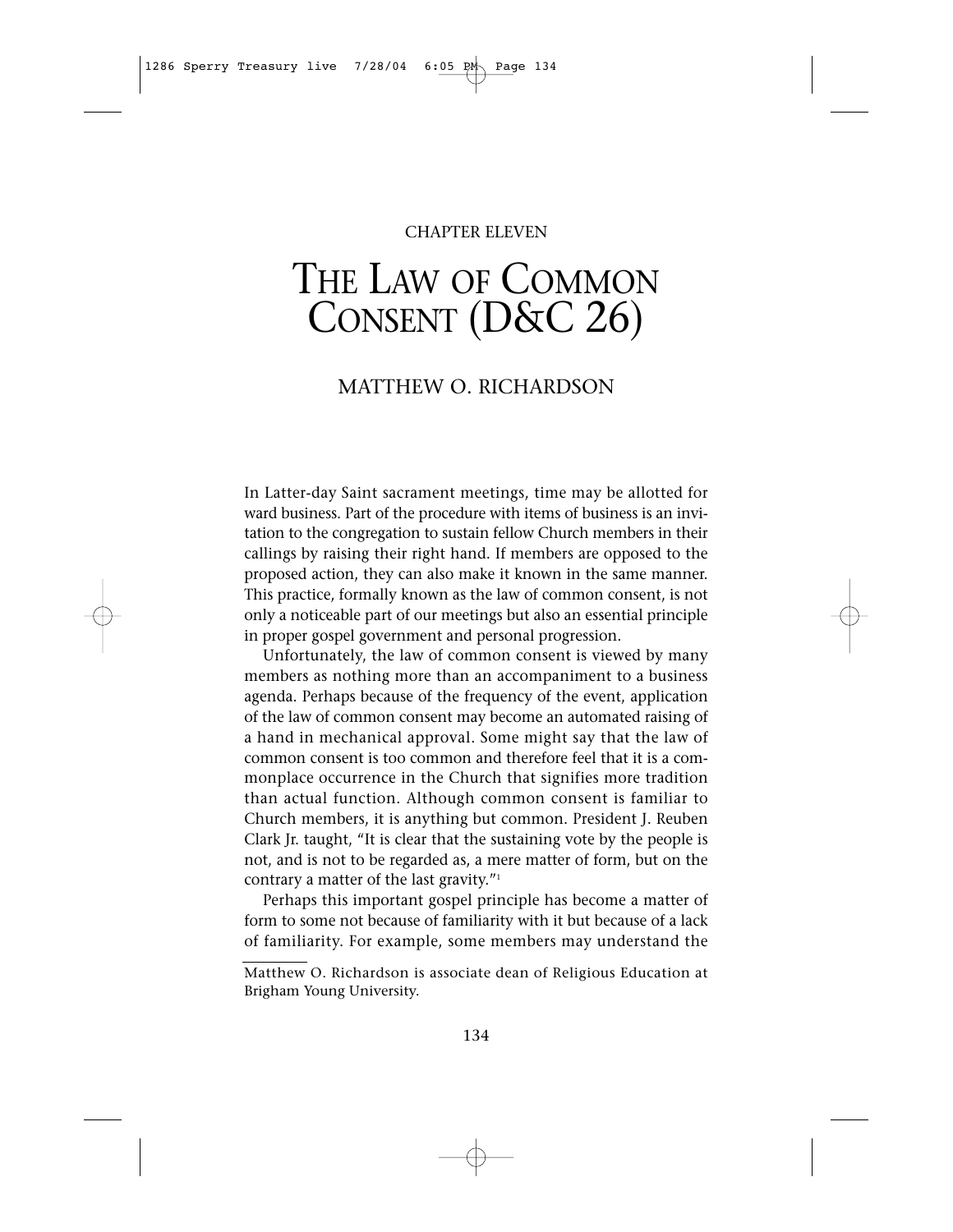proper procedure but have never learned, or have forgotten, the purposes of the principle. Others may be acquainted with the purposes and practices of common consent but have failed to see the doctrinal significance as emphasized in the Doctrine and Covenants and throughout Church history. As the Saints learn about the law of common consent, it becomes anything but common. Obviously it requires more than raising a hand on Sundays to become familiar with the law of common consent. To develop a deeper familiarity with this practice, it is helpful to obtain a basic understanding of Christ's government in His kingdom. Next, a historical overview of common consent reveals its historical precedence and underscores its importance and necessity. With this background, it is easier to understand the proper practice or procedure of this principle. Finally, the deep meaning of common consent is found in its intended purposes. When understood correctly, common consent becomes a meaningful rite of worship for the Saints, which ultimately brings them closer to the Savior.

#### **THE GOVERNMENT OF THE CHURCH**

To better understand common consent, it is important first to understand the workings of the government of God. Elder Harold B. Lee described the government of the kingdom of God as a theocracy but also "something like a democracy."<sup>2</sup> This description is a simple clarification of a seemingly complex and often misunderstood organization. Elder Lee highlighted two significant pillars in the Lord's government: theocracy and democracy. The first pillar, theocracy, accents Christ's undeniable position as head of the kingdom—the sole proprietor. The second pillar, democracy, emphasizes the people's opportunity to participate in their government. This combination of terms, however, immediately raises questions from traditional political sciences. How can a theocracy also be described as a democracy? On the surface these terms not only seem incompatible but provoke a jealous power struggle. A democracy doesn't seem to fit with a theocracy because of the world's understanding and definition of democracy. But thankfully, when this term is properly understood, the powerful second pillar not only fits but is seen for the essential principle in gospel government and doctrine it is.

The pillar of democracy that Elder Lee described in the Lord's king-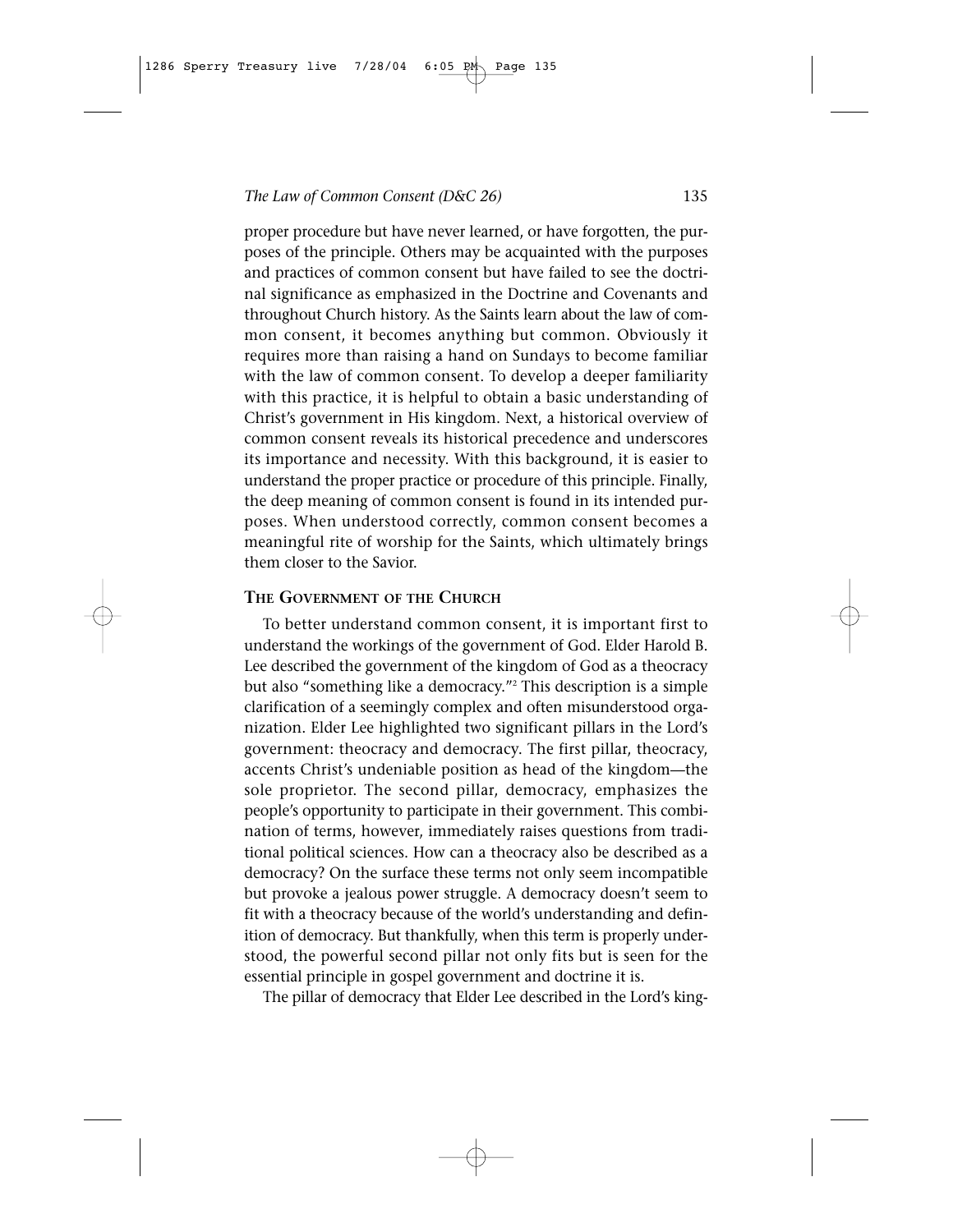#### 136 *Matthew O. Richardson*

dom was something *like* a democracy. In a traditional democracy, power is vested in the people and they hold participatory rights. The role of the people under a conventional theocracy, on the other hand, is being part of the kingdom rather than of its governmental process and procedure. The Lord's kingdom, unlike a conventional theocracy, allows the members to participate in its government. This unique combination in which all power is vested in the Lord (theocracy) with the participation of the people (democracy) has thus been called a theodemocracy, <sup>3</sup>which is a form of government in which the decisions for the kingdom of the Lord are His decisions but in which His people have been given the opportunity to exercise their presence in that kingdom. Members of the Lord's kingdom exercise their democratic presence through the principle of common consent.

### **THE HISTORICAL PERSPECTIVE OF COMMON CONSENT**

The unique relationship between Christ and His disciples in divine government is found throughout religious history. A glimpse into the past reveals the precedence, patterns, and practice of common consent as it underscores its vitality and importance. This principle was practiced in one form or another during the lifetimes of Moses (Exodus 24:3), Joshua (Numbers 27:19–22), Peter (Acts 1:26), and Mosiah (Mosiah 29:25–26). According to Elder Bruce R. McConkie, the law of common consent "has been operative in every dispensation."<sup>4</sup> Thus, this principle is of necessity part of modern Church government. Common consent is another of the many witnesses that the Church of Jesus Christ has been literally restored.

The law of common consent in the modern dispensation was first revealed to Joseph Smith and Oliver Cowdery in Peter Whitmer's home in June 1829. At that time, Joseph and Oliver were instructed to ordain each other to the office of elder and then to ordain others as it was made known unto them. Their ordination was deferred, however, until "such times as it should be practicable to have our brethren, who had been and who should be baptized, assembled together, when we must have their sanction to our thus proceeding to ordain each other, and have them decide by vote whether they were willing to accept us as spiritual teachers or not."<sup>5</sup>

Because priesthood ordination is of obvious doctrinal importance, that historical event also teaches the relative importance of common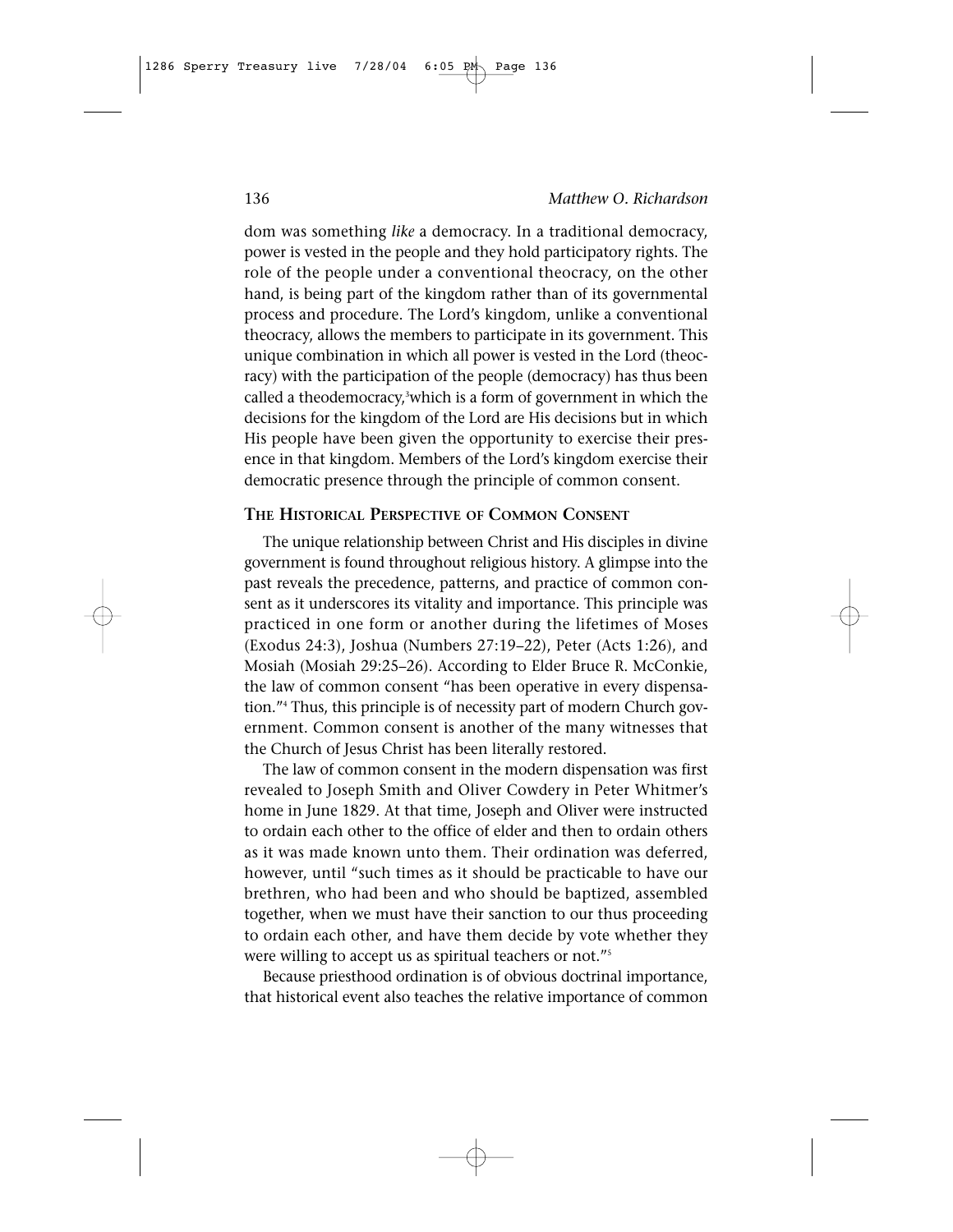consent and its necessity to God's kingdom. Elder Orson F. Whitney explained the significance of that event as follows: "What!—exclaims one. After these men had communed with heavenly beings and received from them commandments for their guidance; after receiving divine authority to preach the Gospel, administer its ordinances, and establish once more on earth the long absent Church of Christ! After all this must they go before the people and ask their consent to organize them and preside over them as a religious body? Yes, that was precisely the situation. Notwithstanding all those glorious manifestations, they were not yet fully qualified to hold the high positions unto which they had been divinely called. One element was lacking the consent of the people. Until that consent was given, there could be no church with these people as its members and those men as its presiding authorities. The Great Ruler of all never did and never will foist upon any of his people, in branch, ward, stake or Church capacity, a presiding officer whom they are not willing to accept and hold."<sup>6</sup>

Further instruction concerning ordinations and the "vote" of brethren was later revealed to Joseph Smith in early April 1830. Joseph was instructed to organize the Church and kingdom of God. Included in those specific instructions was the "law of common consent," which reemphasized that "no person is to be ordained to any office in this church, where there is a regularly organized branch of the same, without the vote of that church" (D&C 20:65–66).

On April 6, 1830, Joseph Smith, Oliver Cowdery, and members of the Smith and Whitmer families gathered in Peter Whitmer's home in Fayette, New York, to organize the Church of Jesus Christ. It was anticipated that at this gathering Joseph and Oliver would be ordained elders. Before that ordination, however, Joseph and Oliver needed to receive a sanctioning vote from those present. "According to previous commandment [given in June 1829 and recorded in D&C 20:65–66], the Prophet Joseph called upon the brethren present to know if they would accept himself and Oliver Cowdery as their teachers in the things of the kingdom of God; and if they were willing that they should proceed to organize the church according to the commandment of the Lord. To this they consented by unanimous vote."<sup>7</sup> Joseph then proceeded to ordain Oliver an elder, after which Oliver likewise ordained Joseph.

The early emphasis of common consent seems centered upon the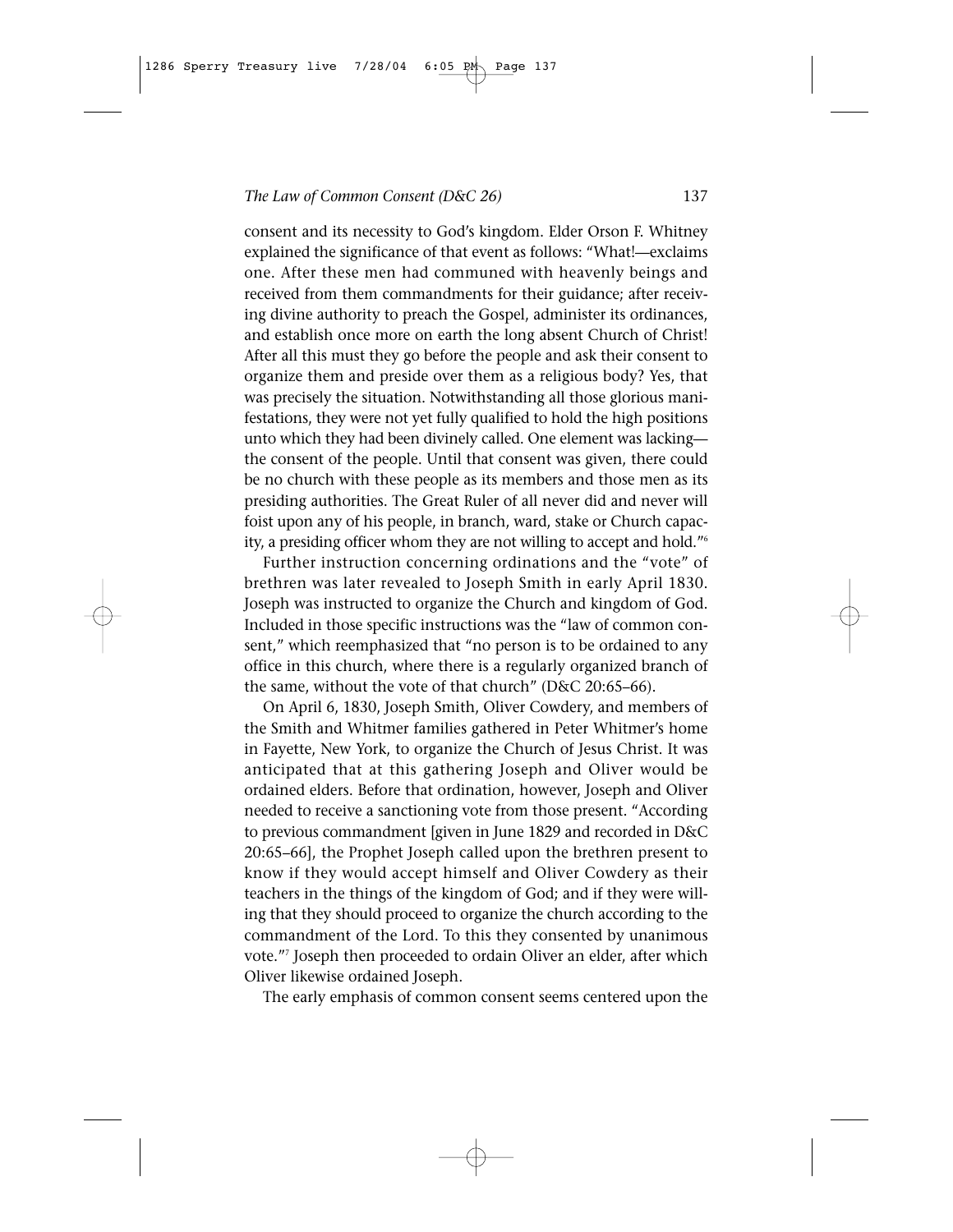#### 138 *Matthew O. Richardson*

selection of ecclesiastical leadership; however, doctrinal and procedural issues were also presented before the people for their "vote." Also during the organizational meeting on April 6, 1830, those at Peter Whitmer's home were to consent to organizing the Church according to the commandments of the Lord. Three months later, in July 1830, Joseph was instructed that "all things shall be done by common consent in the church, by much prayer and faith, for all things you shall receive by faith" (D&C 26:2). This revelation has become a foundation to the government of the Lord's kingdom and defines the order of proper Church procedure.

After the events leading to the establishment of the doctrine of common consent in July 1830 (D&C 26), instructions for its operation, reemphasis of it as a principle, and evidences of its practice can be found throughout the other revelations in the Doctrine and Covenants. Some examples include the role of revelation and common consent, which was revealed in September 1830 (D&C 20:13, 63, 65, 66). Members who were appointed to service to give relief to the poor and needy or to leadership positions within the Church organization were appointed by "the voice of the church" (D&C 38:34–35; 41:9–10; 51:4, 12; see also 104:64, 71–77, 85; 124:124–44). In February 1831 the "law of the Church" (D&C 42) reemphasized that anyone possessing authority must be "known to the church" (D&C 42:11).<sup>8</sup> One final example found in the Doctrine and Covenants comes from the minutes of the organization of the first high council of the Church on February 17, 1834, in Kirtland, Ohio (see D&C 102:9) and neatly sums up the law of common consent as practiced by the Saints over the previous five years. A "voting" took place to acknowledge those called by revelation in their administration "by the voice of the church" (D&C 102:9). Evidences of the law of common consent are found throughout other journals, histories, and records of the restored Church. Although there is ample historical precedent, instruction, and evidence of common consent in early religious history, some of the early Saints, like some modern Saints, still misunderstood exactly how to practice the law properly.

#### **PRACTICE AND PROCEDURE**

Many early members of the Church felt that common consent meant they would be involved in making decisions and policies and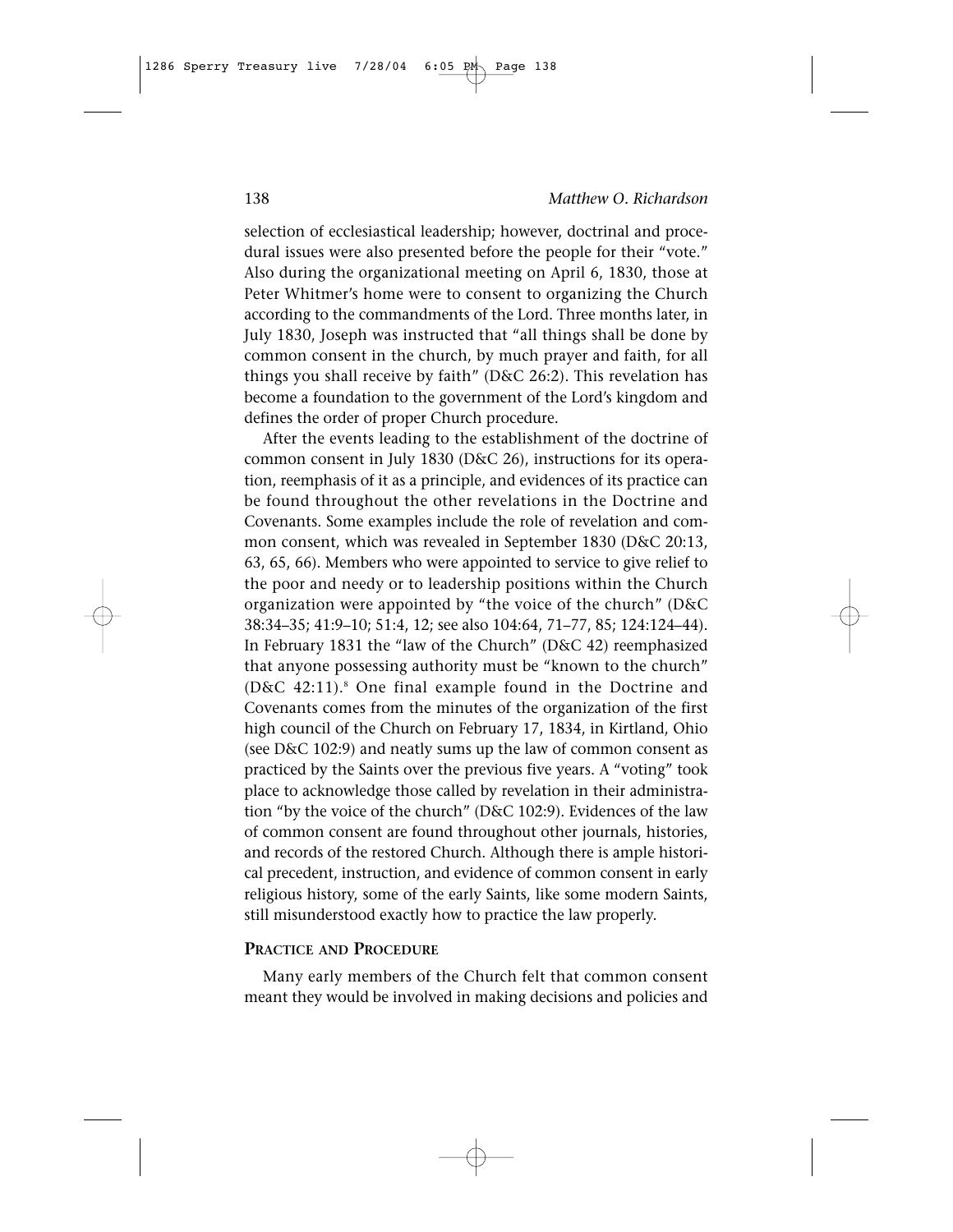in determining the course of the Church. In other words, some of them felt that the Church would follow the standard of parliamentary procedure. After all, many of the revelations and instructions concerning common consent described this procedure as the members' opportunity to *consent* or *vote* for all things in the Church (see D&C 20:63, 65, 66; 26:2; 28:13; 102:19; 104:21, 72, 85; Official Declarations 1 and 2). These words generally summon the images of electioneering and all the trappings of politics. It was revealed that there is an "order" (see D&C 28:13; 43:3–6) that common consent follows. Members' participation according to the order of the Lord's kingdom is clearly described by President Clark, who said, "In the Church the nominating power rests in a group, the General Authorities, but the sustaining or electing power rests in the body of the Church, which under no circumstances nominates officers, the function of the Church body being solely to sustain or to elect....

"The sole function of this constituent assembly today, is, as already stated, to accept or reject the General Authority or other officers proposed to them. This assembly may not propose others to be voted upon.

"Furthermore, the actual procedure for voting is normally by the uplifted hand of those present. No electioneering, no speech-making, no stating of objections, no proposing of candidates, no vocal demonstration of any kind is in order. Anyone seeking to do any of these things would not only be out of order as a matter of procedure, but would be likewise breaking the peace of the State by interrupting and disturbing a public assembly, would be subject to arrest as a disturber of the peace, and if necessary, would have to be so dealt with as a matter of public order. This assembly might be called the 'voting booth' of the Church. This will be clear to all our listeners."<sup>9</sup>

It is clear that the principle of common consent distinctly defines the practice and procedures of participation within Church government. Limited to "the voice of the church," or members of the Church of Jesus Christ (D&C 38:34; 41:9; 51:4; 58:49; 102:9), practice of the law of common consent is a privilege given to every member of the Church in good standing. This privilege of voting is more an act of ratifying leadership callings and decisions rather than actually making those decisions. Such decisions are left to the Lord and His anointed servants. Because politicking is not part of the process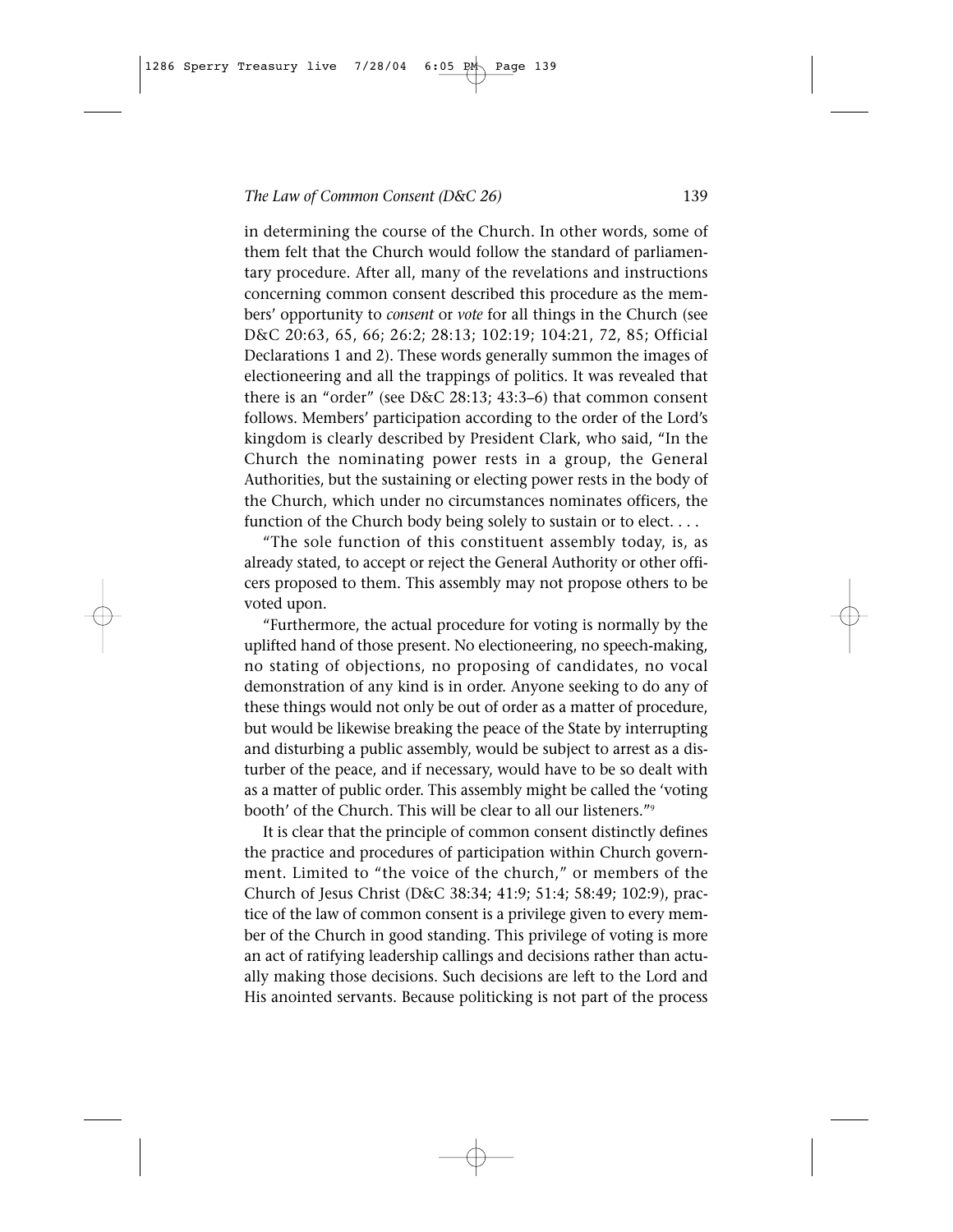#### 140 *Matthew O. Richardson*

of voting within the Church, members signify their approval of a proposed action by raising their right hand. The method of manifesting a vote was a little different in earlier times. For example, Peter and the original Apostles "cast lots,"<sup>10</sup> and earlier procedures in the latter-day Church required members to cast their votes by standing rather than by raising their hands. Today, however, it is common practice to raise the right hand in approval or disapproval of proposed actions.

Some members are concerned whether it is appropriate for them to vote when visiting a ward or branch other than their own. Generally, members called to most Church positions are sustained by a vote of those belonging to the organization in which they will serve. For example, a stake president is sustained by his stake members, a bishop is sustained by his ward members, and an elders quorum president is sustained by those in the elders quorum rather than by the entire ward. Thus, the vote of members of a given organization (whether a deacons quorum, members of a Beehive class, or the entire Church, as at general conference) manifest their approval of the Lord's will concerning them and their governance.

### **CONCLUSION**

When we become more familiar with the law of common consent, we understand the uncommon blessing it is in Church government and in our lives. We become more like Christ through common consent because it affords us the opportunity to recognize Christ as the sovereign King, make our will like His, sustain our fellow Saints, bind ourselves to Him through solemn covenants, and exercise our agency by choosing as He would choose. Elder Boyd K. Packer taught that "there is an obedience that comes from a knowledge of the truth that transcends any external form of control. We are not obedient because we are blind, we are obedient because we can see."<sup>11</sup> As Saints exercise common consent, they are in a better position to see as Christ sees.

The exercise of common consent would never be considered common by those who can see in its purpose doctrinal necessity as well as the example of the Savior. As Saints become familiar with the law of common consent, they cannot help but become more familiar with Christ. When we exercise our privilege to consent to Christ, "we